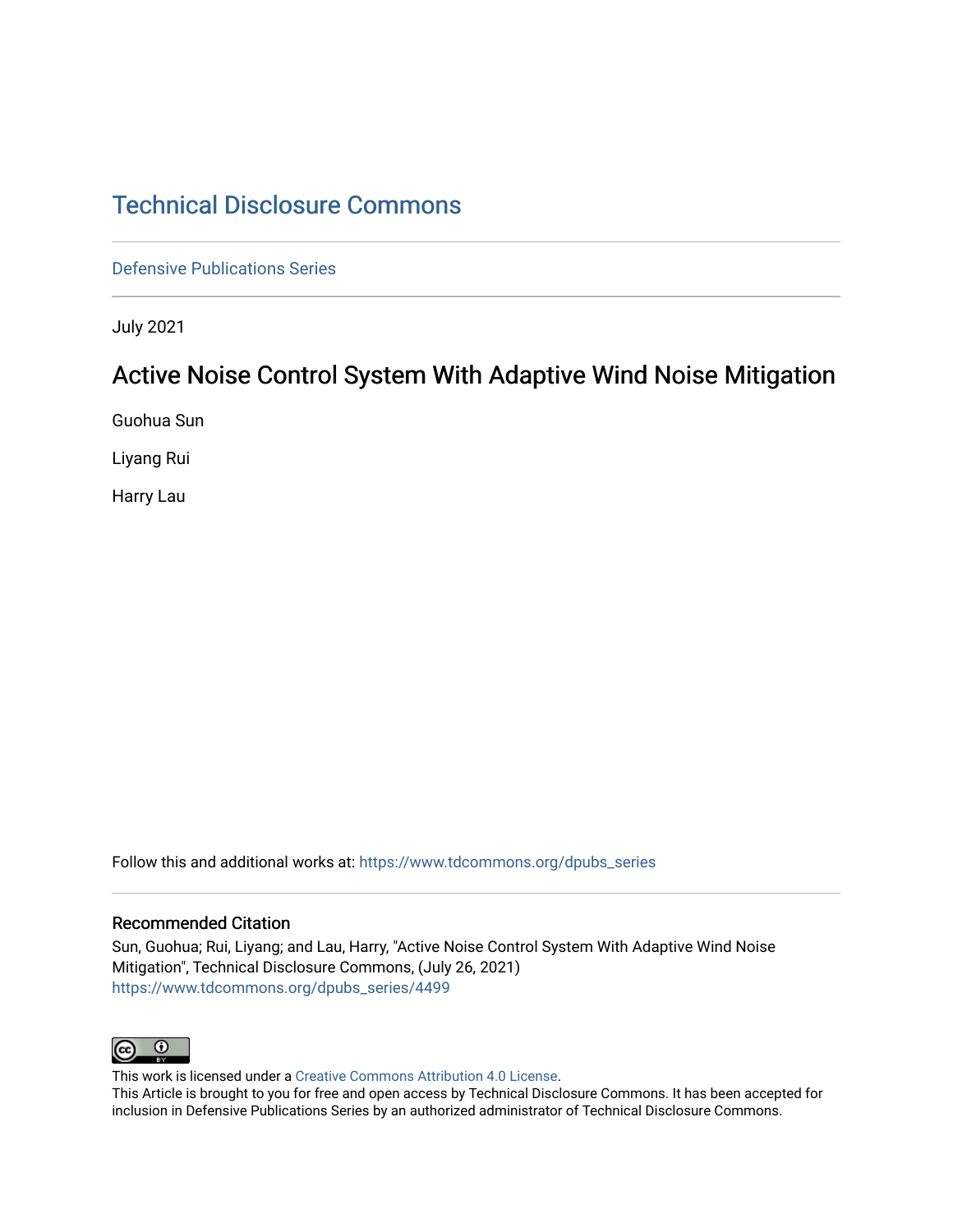## **Active Noise Control System With Adaptive Wind Noise Mitigation** ABSTRACT

This disclosure describes adaptive wind noise mitigation to provide adaptive acoustic transparency that is based on ambient wind levels. An acoustic transparency system is proposed that includes feedback and feedforward filters. The feedback filter can be dynamically throttled to mitigate low-frequency band wind noise. The feedforward filter is utilized to reduce midfrequency band wind noise while still maintaining or enhancing high frequency acoustic transparency to enable better conversation quality. A two-microphone coherence-based metric is utilized to detect wind events and to adaptively adjust a transparency level based on the detected wind noise. Digital signal processing (DSP) control blocks are utilized to mitigate mid-and-low frequency wind noise passing into a user's ear, while maintaining or enhancing high frequency transparency gain that enables more speech to pass through to the user's ear, thereby improving conversational quality even in the presence of loud wind noise.

## KEYWORDS

- Dynamic hear-through
- Adaptive transparency
- Acoustic transparency
- Noise tracking
- Ambient sound
- Active Noise Cancellation (ANC)
- Headphones
- **Earbuds**
- Sound pressure
- Wind turbulence
- Wind noise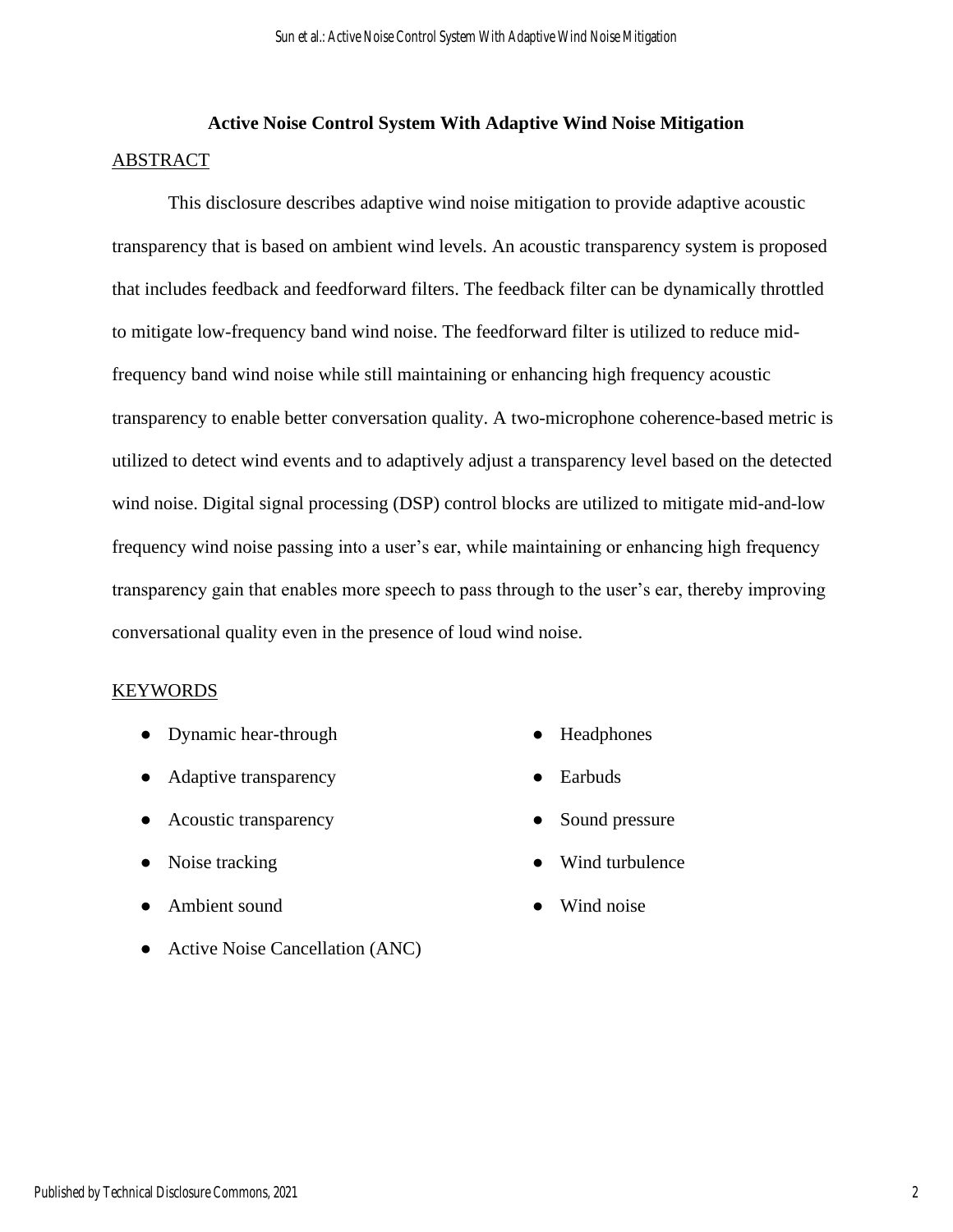## **BACKGROUND**

Earbuds and headphones are commonly utilized in a variety of settings with different ambient sound levels, such as outdoors, at the gym, during travel, etc. Some earbuds and headphones include active noise cancellation features that cancel ambient noise and provide users with a superior listening experience. However, cancellation of ambient noise can also lead to the user feeling aurally isolated from the environment. To mitigate this, many headphones and earbuds offer audio transparency.



**Fig. 1: Acoustic transparency enables a headphone/earbud user to listen to ambient sounds**

Fig. 1(a) illustrates an example of how attenuated ambient sound reaches the ear of a user that is using earbuds/headphones via leakage, e.g., gaps between a headphone/earbud and the ear. Acoustic transparency (pass through) is commonly utilized to mitigate user isolation and enable the user to maintain some awareness of ambient sound.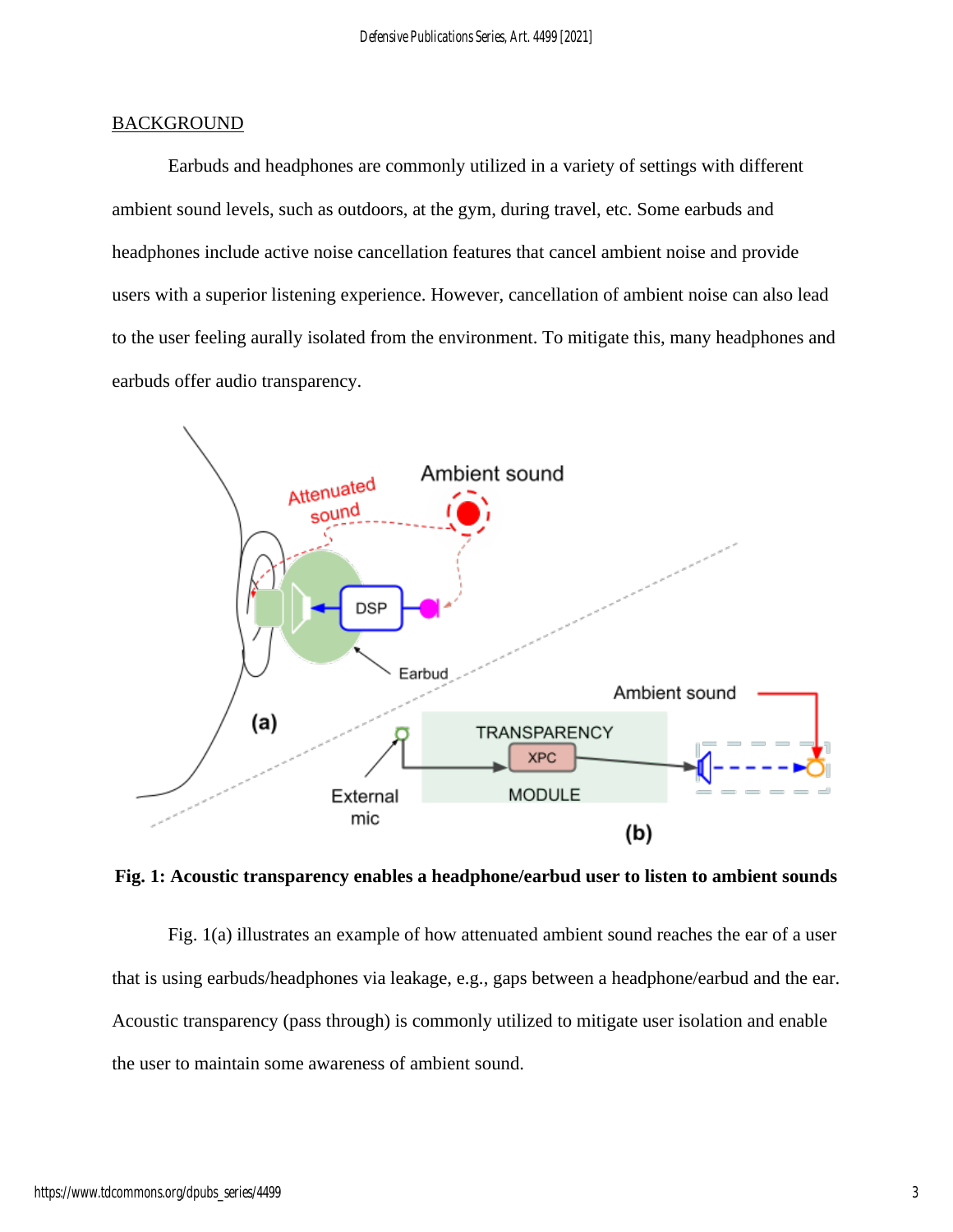Fig. 1(b) depicts an example implementation of acoustic transparency. As depicted in Fig. 1(b), an external microphone is placed outside the earbuds/headphones. The external microphone receives ambient sound, which is then processed by a transparency module (XPC), and played back into the ear canal to provide ambient awareness. However, in this configuration, unwanted wind noise picked up by external microphone is also passed through into ears causing annoyance, degrading ambient awareness and/or conversation.

#### **DESCRIPTION**

This disclosure describes adaptive wind noise monitoring and mitigation to provide adaptive acoustic transparency that is based on ambient wind levels. Per techniques of this disclosure, an acoustic transparency system includes a feedback Active Noise Cancellation (ANC) filter and a feedforward transparency filter. The feedback filter can be dynamically throttled to mitigate low-frequency band wind noise (disturbances).

The feedforward filter is utilized to reduce mid-frequency band wind noise while still maintaining or enhancing high frequency acoustic transparency to provide good conversation quality. A two-microphone coherence-based metric is utilized to detect wind events and to adaptively adjust an acoustic transparency level based on the detected wind occurrences and/or speeds. The acoustic transparency levels are adjusted by applying different gains and filters.

A total of three microphones are utilized, where one of the microphones is utilized for the transparency path, and the other two microphones are utilized for wind noise detection, which is performed in parallel.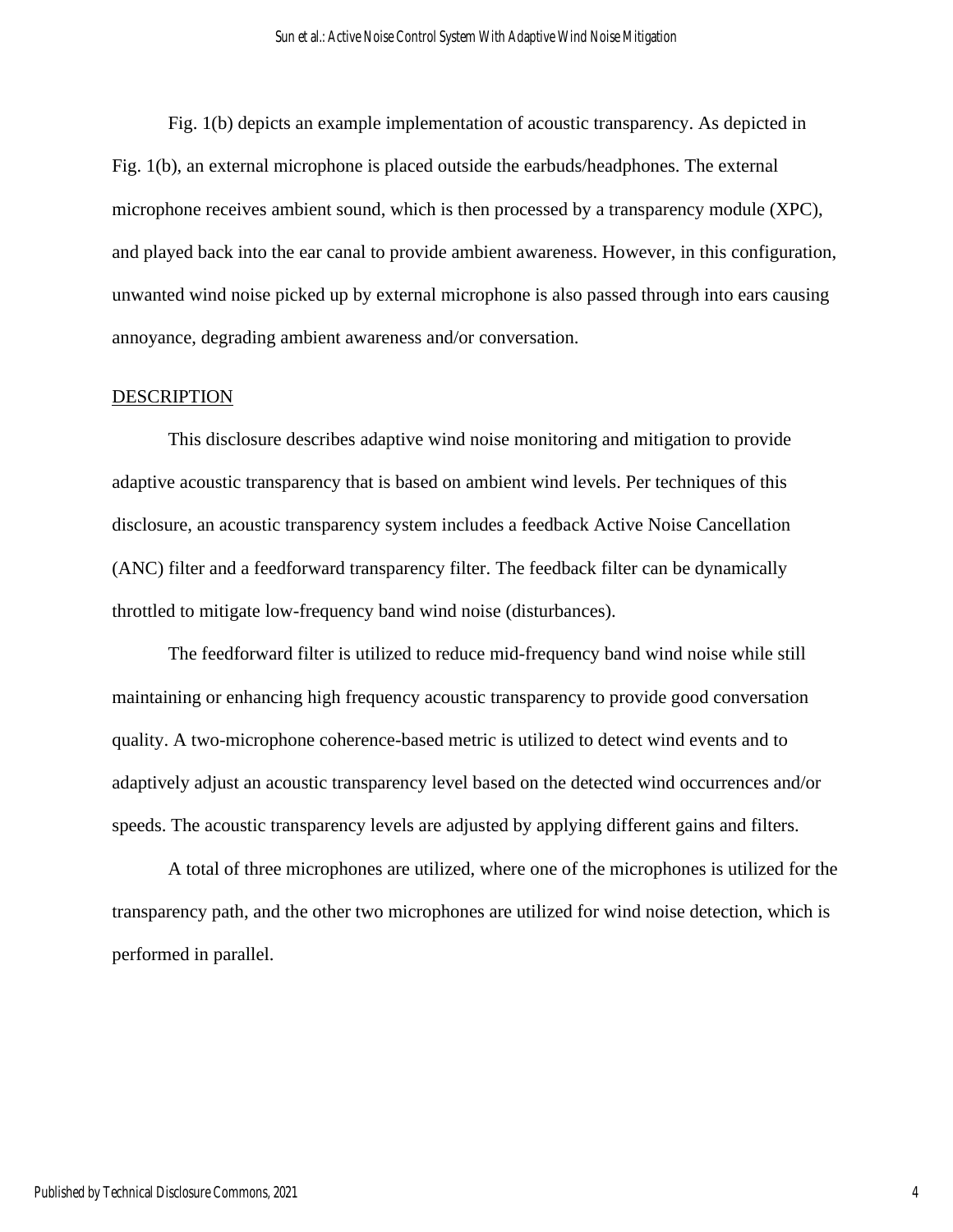

**Fig. 2: Conventional: transparency gain is reduced to mitigate effects of wind noise**

Fig. 2 depicts an example of a conventional acoustic transparency system that can be utilized to mitigate effects of wind noise by adjusting the transparency. Fig. 2(a) depicts an example earbud that includes a feedforward (FF) microphone and a feedback (FB) microphone located on its exterior surface. Fig. 2(b) depicts components of the acoustic transparency system.

Based on wind noise detected by the two microphones, a transparency path gain of the transparency module is dialed down or muted to mitigate effects of wind noise. This leads to reduced effects of wind noise; however, the user also loses awareness of high-frequency sound in their ambient environment.

Per techniques of this disclosure, additional digital signal processing (DSP) control blocks and a finite impulse response (FIR) filter are utilized to mitigate mid-and-low frequency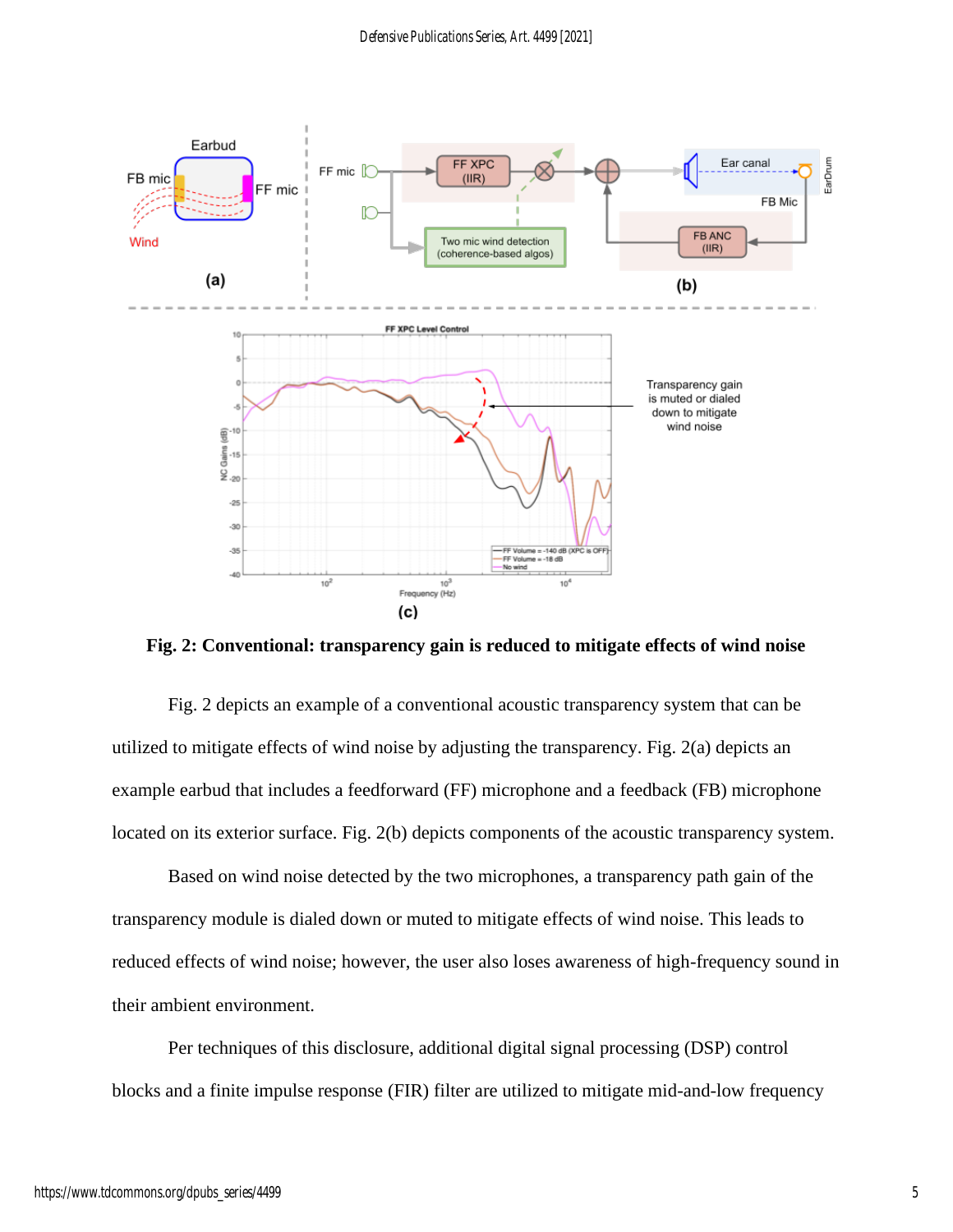wind noise passing into a user's ear, while maintaining or enhancing high frequency transparency gain that enables more speech to pass through to the user's ear. These techniques thereby improve conversational quality even in the presence of loud wind noise due to turbulence.



## Dynamic Gain Control

**Fig. 3: Wind effects are mitigated while high frequency transparency is maintained**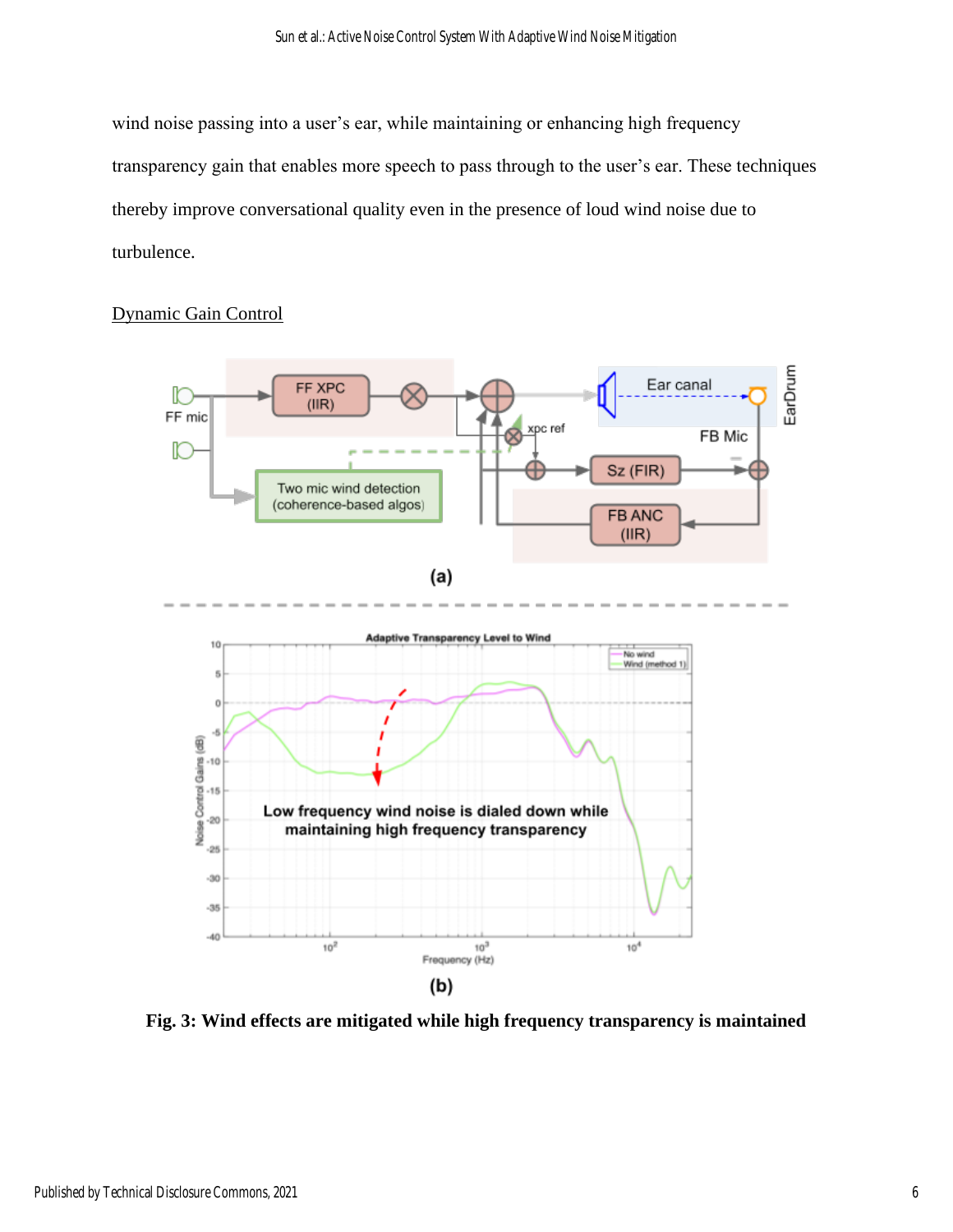Fig. 3(a) illustrates a first example implementation (Method 1) of adaptive acoustic transparency, per techniques of this disclosure. A gain of the FIR filter is adjusted based on detected wind noise. In this example, at low frequencies, the acoustic transparency is reduced, thereby mitigating effects of wind noise, while mid and high frequency components are unaffected, thereby providing superior voice quality. Fig. 3(b) depicts a graph that illustrates an example of performance of this implementation.

## Dynamic Gain and Filter Control



**Fig. 4: Gain of an FIR filter is adjusted based on detected wind noise**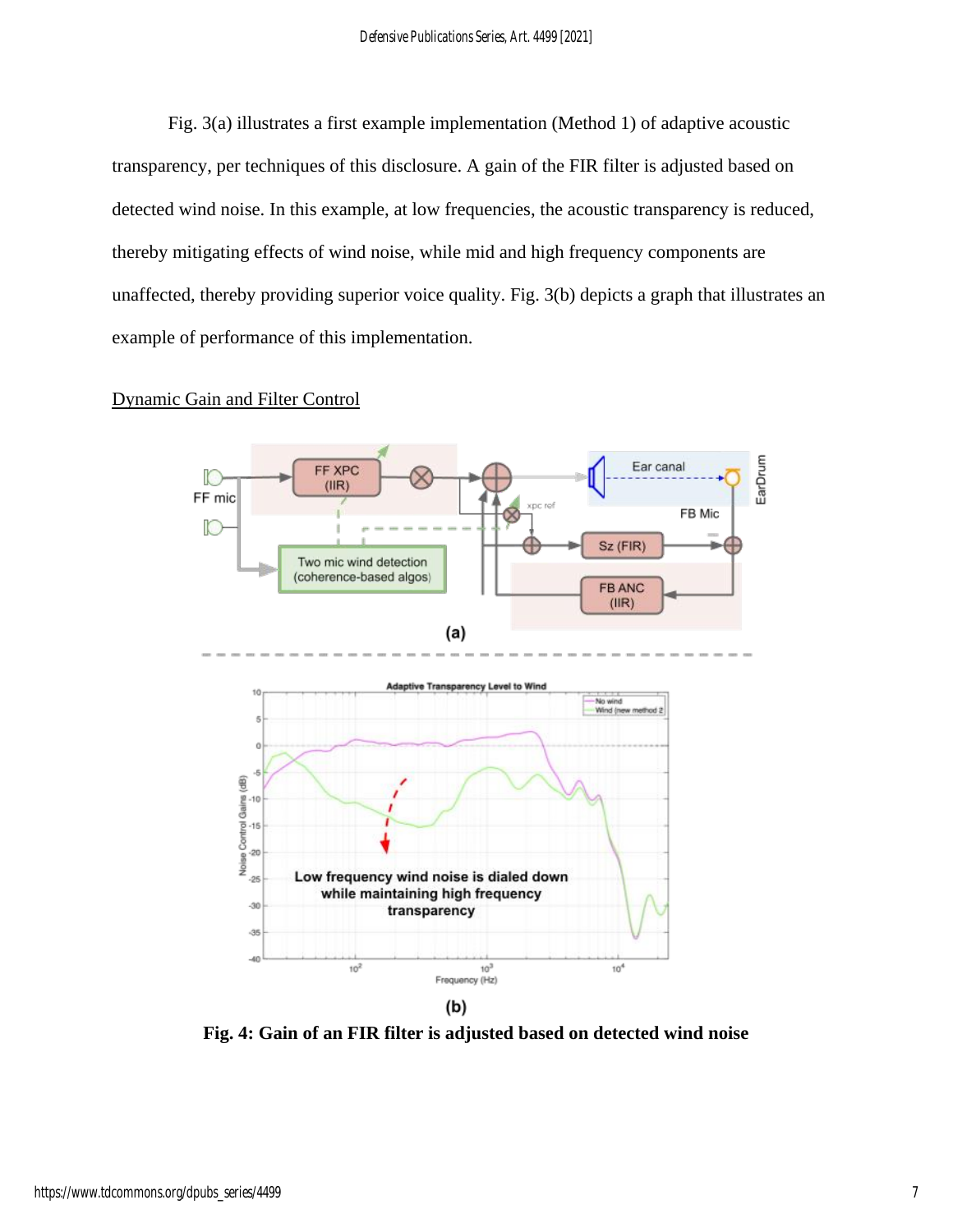Fig. 4(a) illustrates a second example implementation (Method 2) of adaptive acoustic transparency, per techniques of this disclosure. In this implementation, gain of the transparency (XPC) infinite impulse response (IIR) filter is also adjusted based on the detected wind noise. This provides additional flexibility and control over the filter performance, and provides superior performance in high wind (1-2 kHz) conditions. Fig. 4(b) depicts a graph that illustrates an example of performance of this implementation.

## Dynamic Filter Control



**Fig. 5: Gain of the XPC filter is adjusted based on the detected wind noise**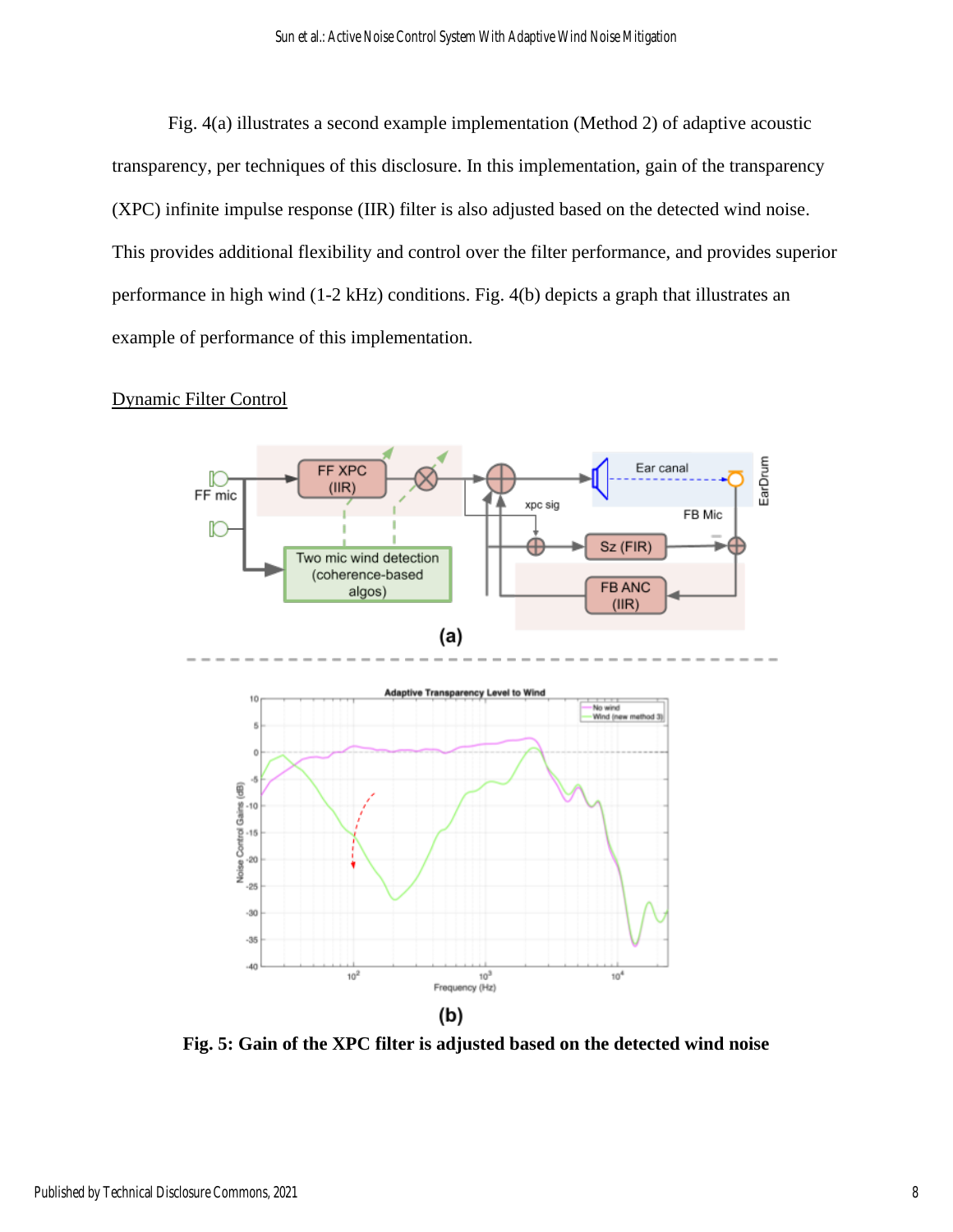Fig. 5(a) illustrates a third example implementation (Method 3) of adaptive acoustic transparency, per techniques of this disclosure. In this example implementation, the gain of the XPC filter path is adjusted based on the detected wind noise. Fig. 5(b)depicts a graph that illustrates an example of performance of this implementation.

The different variations of the implementations described herein enable various degrees of flexibility and adaptability of acoustic transparency based on detected wind noise.



**Fig. 6: Acoustic performance comparison**

Fig. 6 depicts a comparison of acoustic performance of conventional wind mitigation techniques and techniques described herein. As can be seen from Fig. 6, techniques (e.g., Method 2) described herein enable maintenance of acoustic transparency for high frequency components (speech, etc.) while mitigating effects of low frequency wind noise, and can provide superior conversational quality.